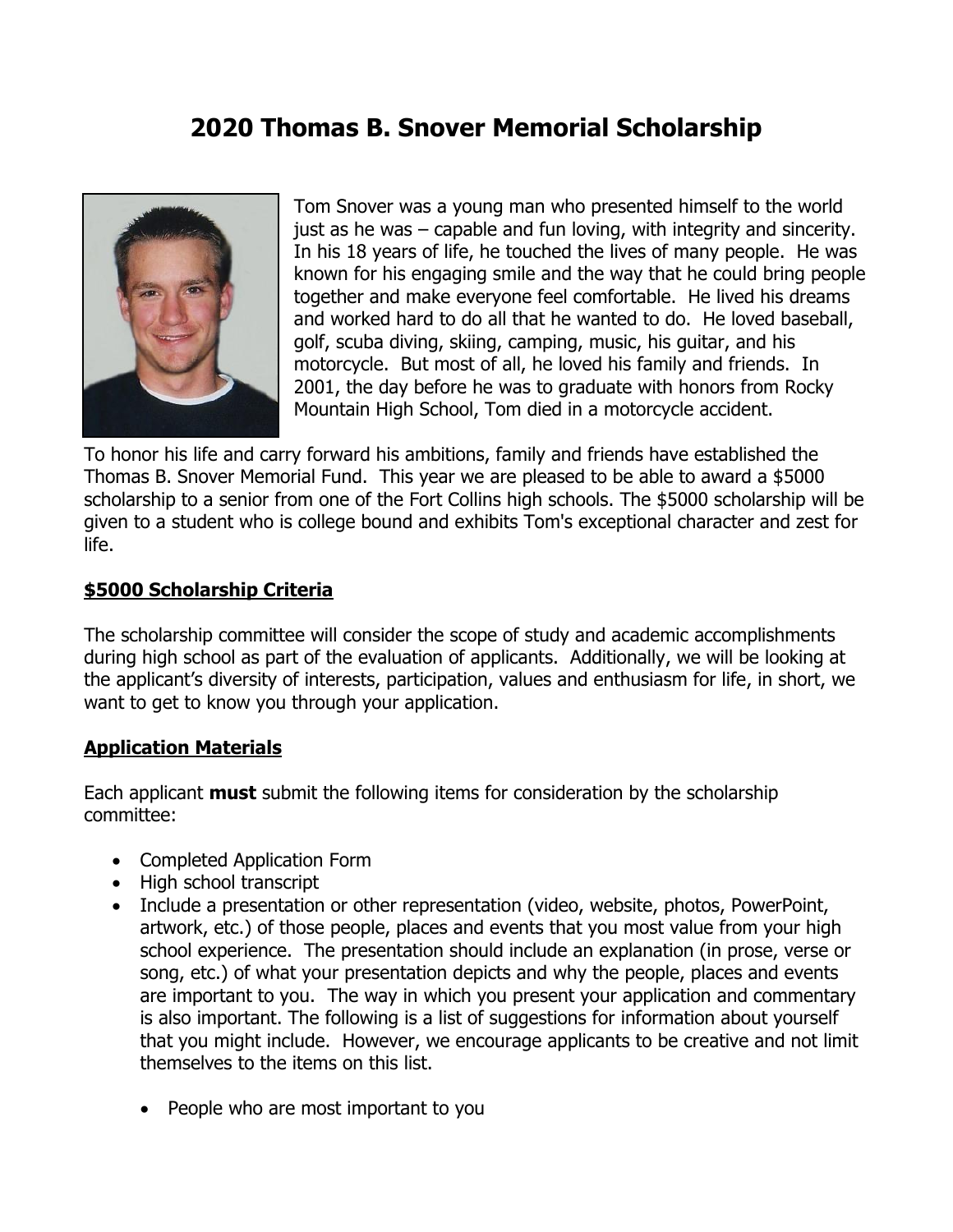- Special events and activities
- Hobbies
- Exciting moments in your life
- What is most important to you in your life
- An adventure
- What occupies your spare time
- Work/volunteer experiences
- Something that represents your dreams and future ambitions
- A photo that represents you without showing yourself

All application materials will be returned to the applicant through their Career Center/Counseling Office after the committee has made their determination.

**Deadline All applications must be received by your high school Career Center/Counseling Office by Thursday, March 12 th 2020 for consideration for the 2020 scholarship award.**

**Applications will be picked up from the Career Center/Counseling Office of your high school on Friday, March 13 th 2020.**

### **Award**

The 2020 scholarship recipient will be selected and notified by April 13<sup>th</sup> 2020. Payment of the \$5000 scholarship will be made by the Poudre School District in the name of the recipient directly to the college to be attended in the fall of 2020.

We thank you for your application for Tom's scholarship and we wish you well as you finish your senior year and start on your college adventure.

Sincerely,

Kathy Snover, Scott Snover, Melissa Snover, and the Scholarship Committee 1001 Hobson Court Fort Collins, CO. 80526 970-226-3595 snoverscholarship.com